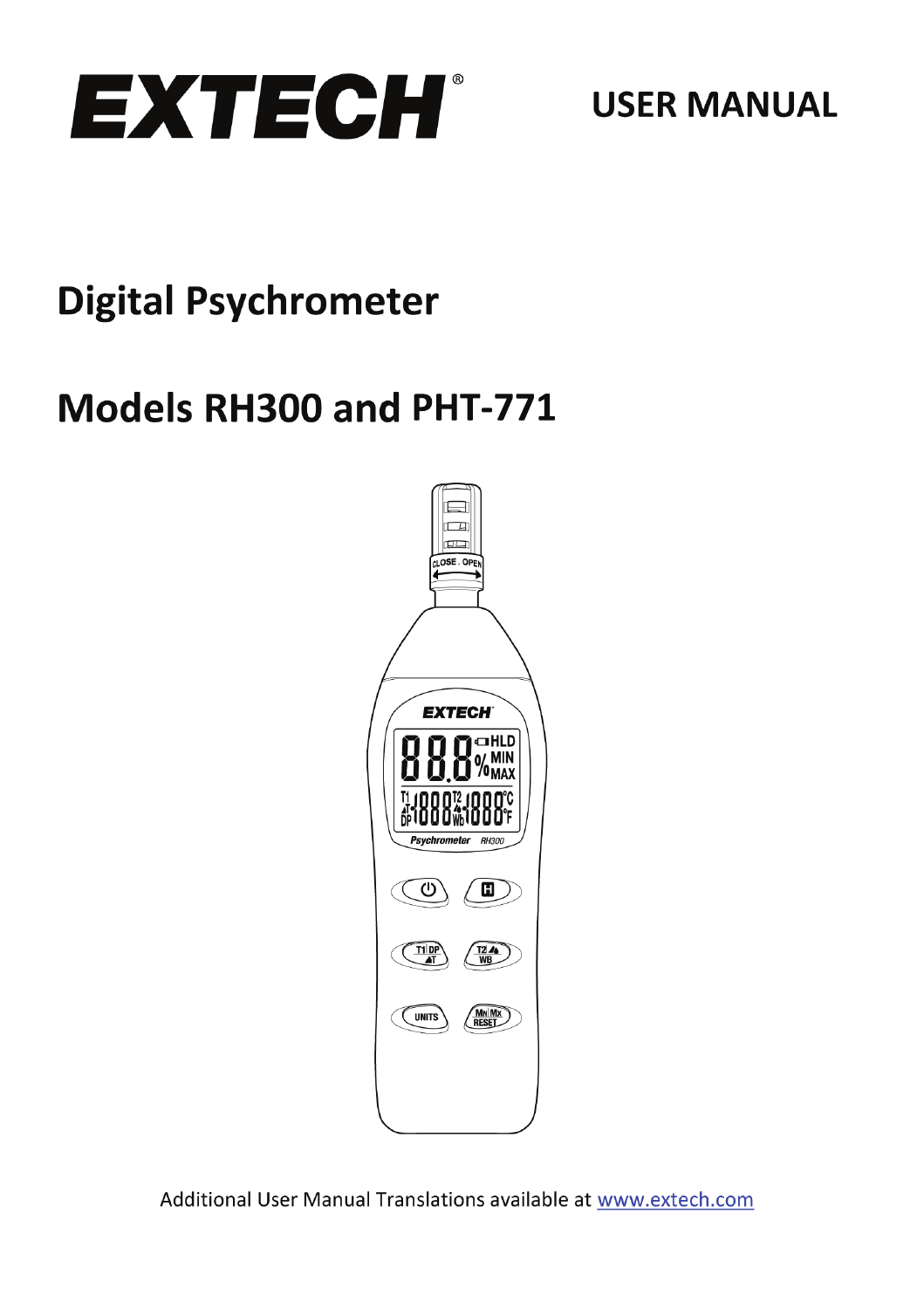### *Introduction*

Thank you for selecting the Extech RH300 Digital Psychrometer. This device measures Relative Humidity, Air Temperature from the internal sensor (T1), and Temperature from the TP890 optional external probe (T2).

The RH300 calculates **Dew Point** and **Wet Bulb** temperature based on T1 air temperature measurements and relative humidity measurements. The meter also calculates **T1 minus T2** temperature and **T2 minus Dew Point** temperature.

Product features include Data Hold, adjustable automatic power-off (APO) and MIN/MAX recording. Careful use of this meter will provide years of reliable service.

Visit our website to check for the latest version of this user manual: www.extech.com.

### *Meter Description*

- 1. Relative humidity and T1\* air temperature sensors
- 2. Triple-reading LCD
- 3. Power ON/OFF button
- 4. Button for T1 temperature / T1 minus T2\* temperature (ΔT) / Dew Point temperature (DP)
- 5. °F/°C temperature unit select button
- 6. MIN/MAX recording control button
- 7. Button for T2 external probe temperature / T2 temperature minus Dew Point temperature  $(A)$  / Wet Bulb temperature (Wb)
- 8. Data Hold button
- 9. Jack for optional TP890 temperature probe (T2)

Note: Battery compartment is located on back meter

*\*T1 represents the displayed air temperature measured by the internal sensor. T2 represents the displayed temperature measured by the optional (external) temperature sensor (TP890). Dew Point and Wet Bulb temperatures are calculations based on T1 air temperature and relative humidity measurements.*

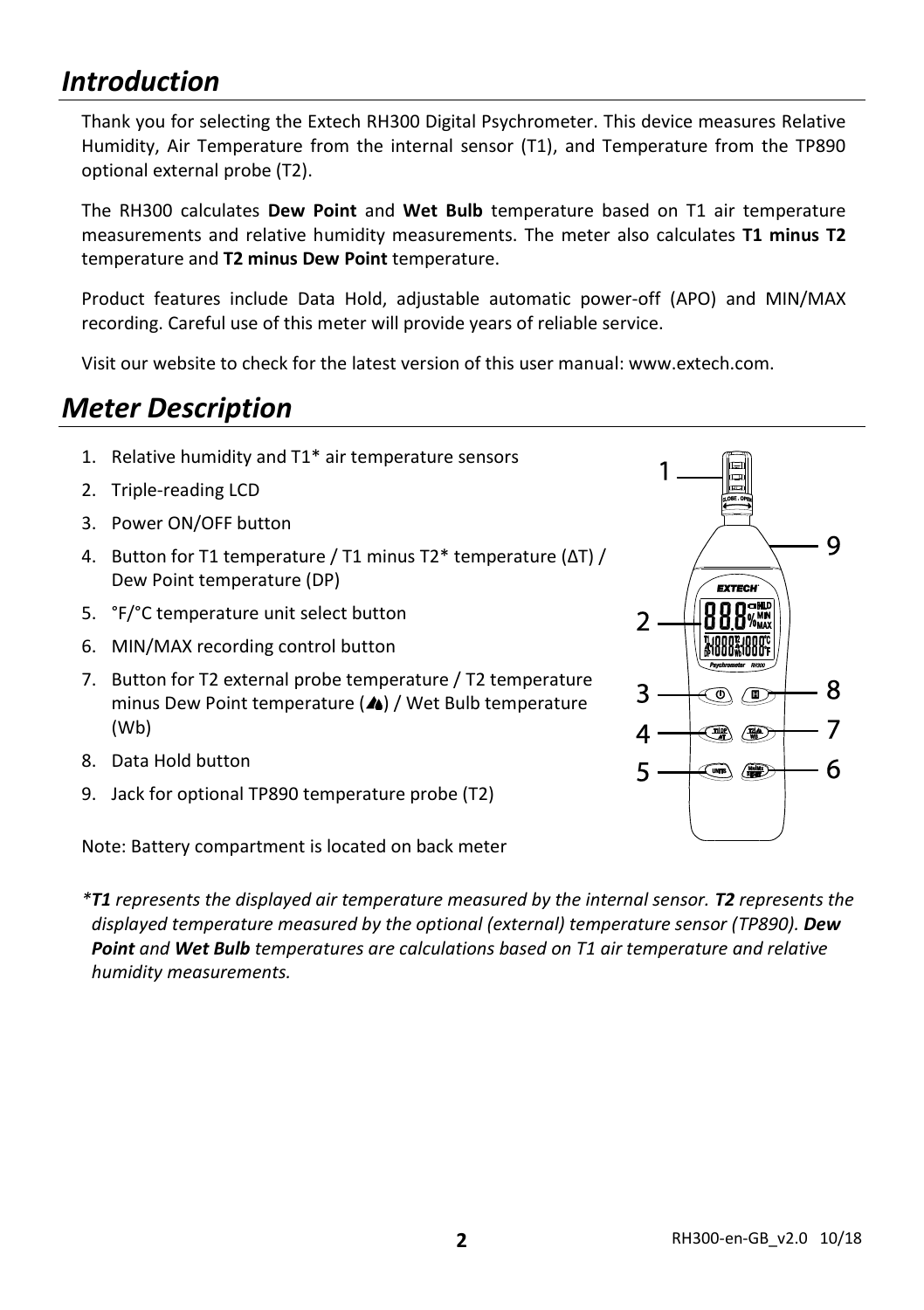## *Button Descriptions*

| $\Phi$           | Press for 1 second to power ON or OFF                                                                                                      |  |  |
|------------------|--------------------------------------------------------------------------------------------------------------------------------------------|--|--|
| H                | Short press to freeze/unfreeze displayed readings                                                                                          |  |  |
| 교육               | Short press to step through T1 internal sensor temperature, Dew Point<br>temperature, and T1 minus T2 (external probe) temperature         |  |  |
| $\frac{12}{100}$ | Short press to step through T2 external probe (TP890) temperature, T2<br>temperature minus Dew Point temperature, and Wet Bulb temperature |  |  |
| <b>UNITS</b>     | Short press to toggle temperature units ( $^{\circ}C/\ ^{\circ}F$ )                                                                        |  |  |
| Mn Mx<br>RESE    | Short presses to step through minimum reading, maximum reading, and<br>to exit. Long press to reset the MIN MAX memories.                  |  |  |

## *Display Description*

- 1. Relative Humidity %
- 2. T1\* (air temperature, internal sensor)
- 3. T1 temperature minus T2\* (optional external probe TP890) temperature
- 4. Dew Point\* temperature calculation
- 5. Wet Bulb\* temperature calculation
- 6. T2 temperature minus Dew Point temperature calculation
- 7. °C/°F temperature units
- 8. T2 temperature (optional probe)
- 9. Maximum reading
- 10. Minimum reading
- 11. Low Battery **I** and Data Hold (HLD) icons



*\*T1 represents the displayed air temperature measured by the internal sensor. T2 represents the displayed temperature measured by the optional (external) temperature sensor (TP890). Dew Point and Wet Bulb temperatures are calculations based on T1 air temperature and relative humidity. T1 minus T2 and T2 minus Dew Point temperature displays are only available when you connect a TP890 optional temperature probe.*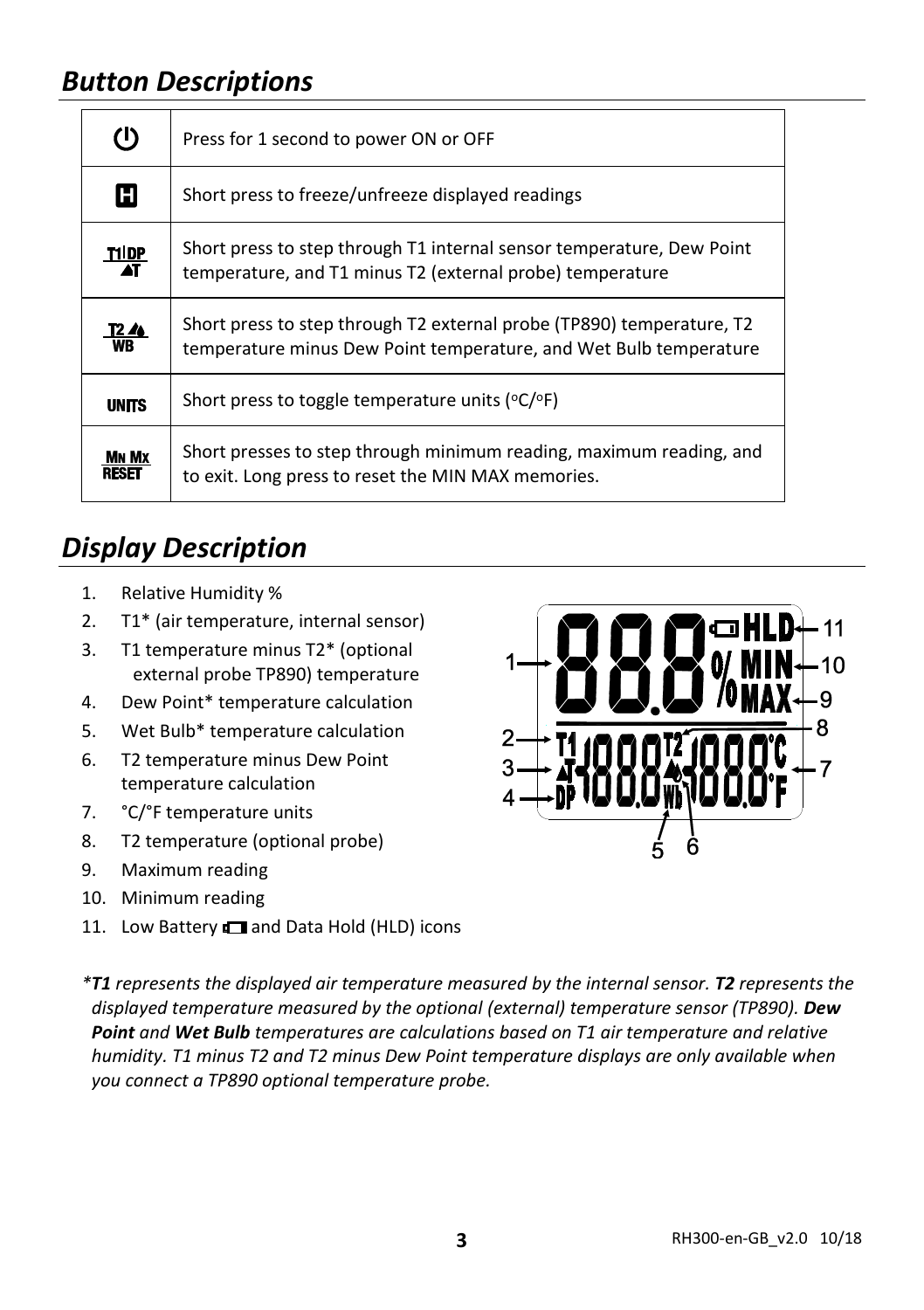# *Operation*

### **Sensor Protective Cap**

Turn the protective cap (top of meter), in the direction of the OPEN arrow to allow air into the sensor cavity. Turn the cap in the direction of the CLOSE arrow to protect the sensors. Always open the cap to take measurements and close when storing.

### **Meter Power**

Press the power button for one second to switch the meter ON/OFF. The meter will perform a short self-test when switched ON.

### **Air Temperature and Relative Humidity Measurements**

- 1. Turn the protective sensor cap (top) to the OPEN position to expose the sensors.
- 2. Hold meter so that the sensors are in the test area.
- 3. Allow adequate time for readings to stabilize.
- 4. The Relative Humidity measurement (%) appears on the top display.
- **THEP**<br>5. Short press **T** to toggle T1 temperature or Dew Point temperature on the lower left display area.
- 6. The Wet Bulb temperature calculation (Wb) appears on the lower right.

### **Optional External Probe (TP890) Temperature Measurements**

Connect the TP890 optional temperature probe to the jack on the right side of the meter. The TP890 is a thermistor-type temperature probe.

Short press  $\frac{\text{min}}{\text{4T}}$  to step through three options that appear on the lower left display area: T1 temperature, T1 minus T2 temperature (ΔT), and Dew Point (DP) temperature.

Short press  $\frac{16.5}{4}$  to step through three options that appear on the lower right: T2 temperature (TP890 optional probe), T2 minus Dew Point temperature (4), and Wet Bulb (Wb) temperature.

**Note:** If the optional temperature sensor is not connected,  $\vec{A}$ ,  $\vec{A}$ , and T2 values will not be displayed.

### **Selecting Temperature Measurement Units**

Long press the UNITS button to toggle the temperature measurement units (°C and °F).



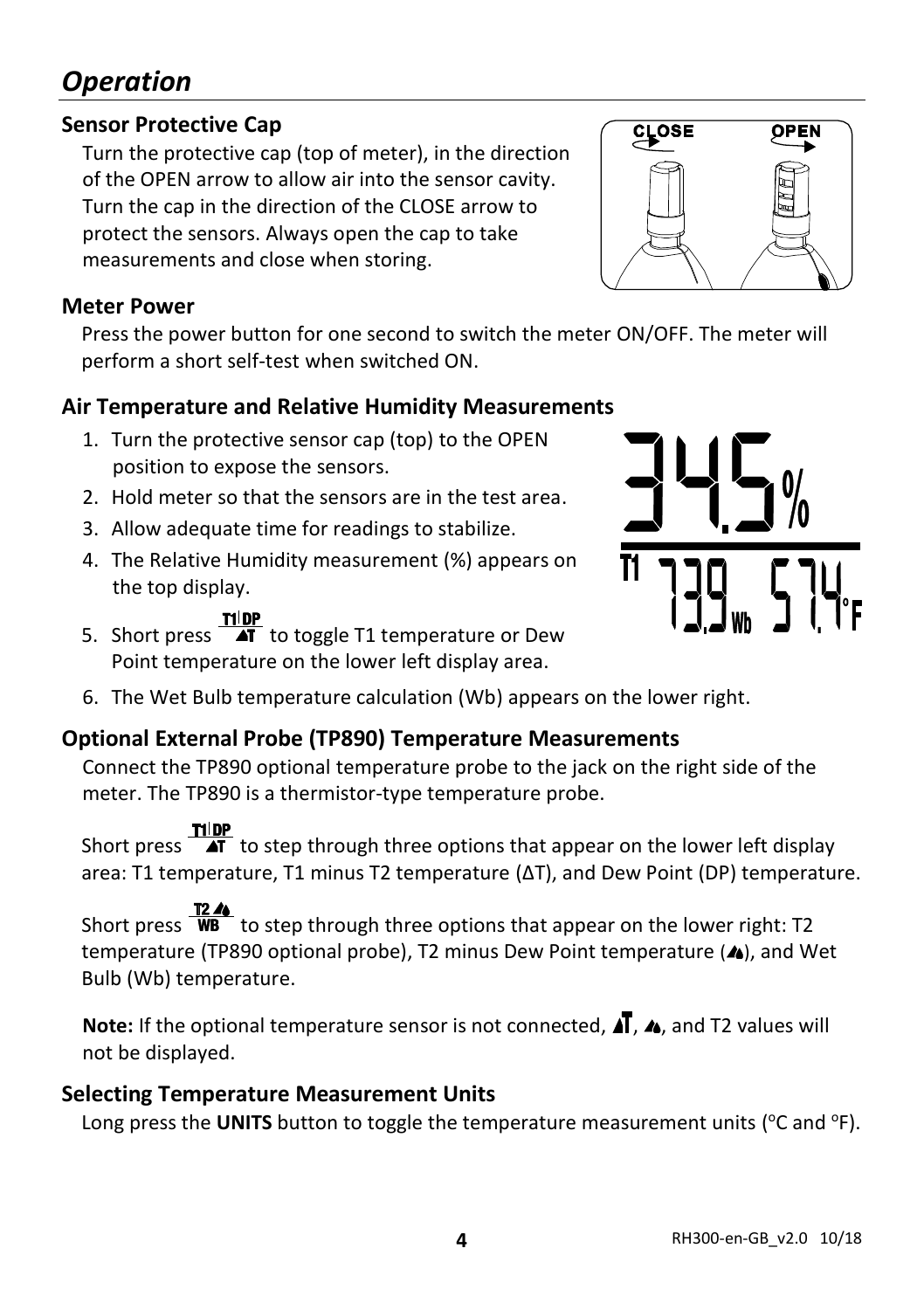### **Minimum (MIN) Maximum (MAX) Recording**

Short press the **MnMx/Reset** button to view the minimum temperature and humidity readings recorded (**MIN** is shown). Short press the **MnMx/Reset** button again to view the maximum temperature and humidity readings recorded (**MAX** icon is shown). To exit the MIN/MAX mode, press the **MnMx/Reset** button again (**MIN** and **MAX** icons switch off).

To clear the MIN/MAX memory, long press the **MnMx/Reset** button until all display characters switch on.

#### **Data Hold**

Short press the **H** (hold) button to freeze/unfreeze the displayed readings. The '**HLD**' icon will appear on the display when data hold is active.

### **Automatic Power-off (APO)**

The meter automatically switches off after a programmed amount of time. The default time is 10 minutes. To program the APO timer, long press the **H** button while switching the meter on. Continue to hold both the power and **H** buttons. The meter will cycle through the selectable timer values: n, 2, 5, 10, 20, 40 or 60 minutes ('n' disables APO). When the desired power-off time appears on the display, release both buttons to confirm the time and to return to the normal operating mode.

Note that the 'n' (APO defeat setting) only appears the first time through the APO time cycle in the programming process, so if you want to disable the APO you will have to catch the 'n' on the first cycle. If you miss it the first time, switch the meter OFF and retry.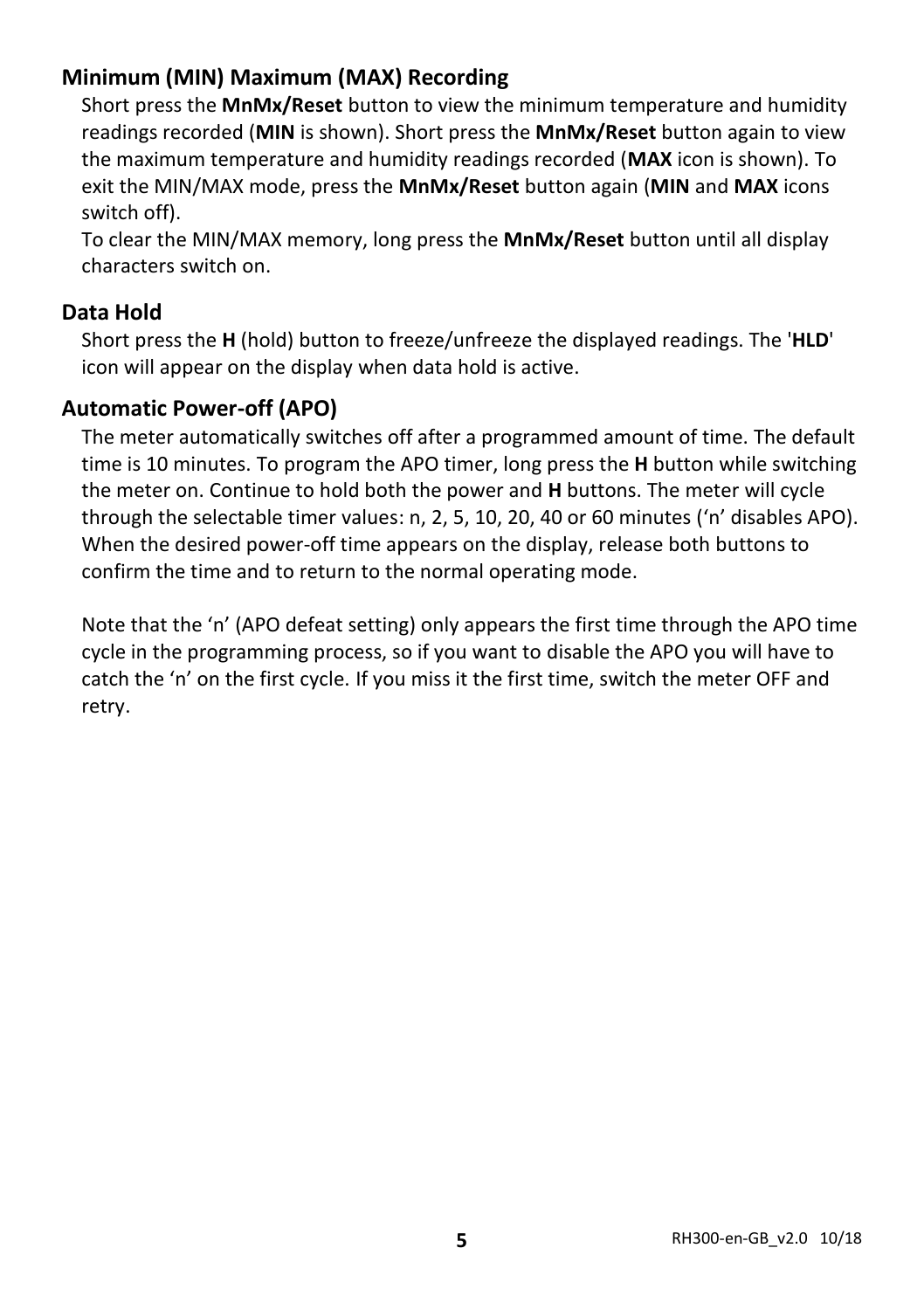## *Calibration*

For the following verification and calibration procedures, you will need the 33% and 75% RH reference bottles (supplied with the RH305 kit). To obtain reference bottles please contact Extech [\(www.extech.com\)](http://www.extech.com/). If the salt in the reference bottles is overly dry, please replace the bottles (RH300-CAL).

### **Accuracy Verification**

Checking the 33% or 75% RH Calibration:

- 1. Insert the meter sensor into the 33% or 75% salt reference bottle.
- 2. Check the reading after 10 minutes.
- 3. Verify that the reading is within the accuracy specification.

### **Relative Humidity Calibration (33% and 75%)**

#### **Preparation**

- Install a fresh set of batteries.
- Move the protective sensor cap to the *Open* position.
- Switch the meter ON and set it to display Dew Point temperature (*DP)* and Wet Bulb temperature (*Wb)*.

#### **Procedure**

- 1. Follow the preparation steps above before continuing.
- 2. If the salt at the bottom of the reference bottles appears dry, replace the bottles.
- 3. Switch the meter OFF.
- 4. Insert the meter sensor into a 33% salt bottle.
- 5. Leave the meter OFF for one hour (to stabilize).
- 6. After the meter has stabilized for one hour:
	- Press and hold the UNITS button while switching the meter ON.
	- The meter will enter the calibration mode (32.8% flashes on the display).
	- The *DP* and *Wb* display fields show DP ---- Wb ----°C.
- 7. When the 33% calibration is complete, the display stops flashing and shows a constant 32.8%.
- 8. Keeping the meter switched ON, insert the sensor into the 75% salt bottle.
- 9. Allow the meter to remain for one hour in the 75% salt bottle to stabilize. **Important: Do NOT switch the meter OFF while in the Calibration mode! While in the Calibration mode, APO is disabled.**
- 10. After one hour, press and hold the MN/MX button until *75.3%* begins flashing on the meter display. The meter has now entered the 75.0% calibration stage.
- 11. After 30 minutes, the meter will exit the calibration and return to normal operating mode.
- 12. The Calibration is now complete; please switch the meter OFF.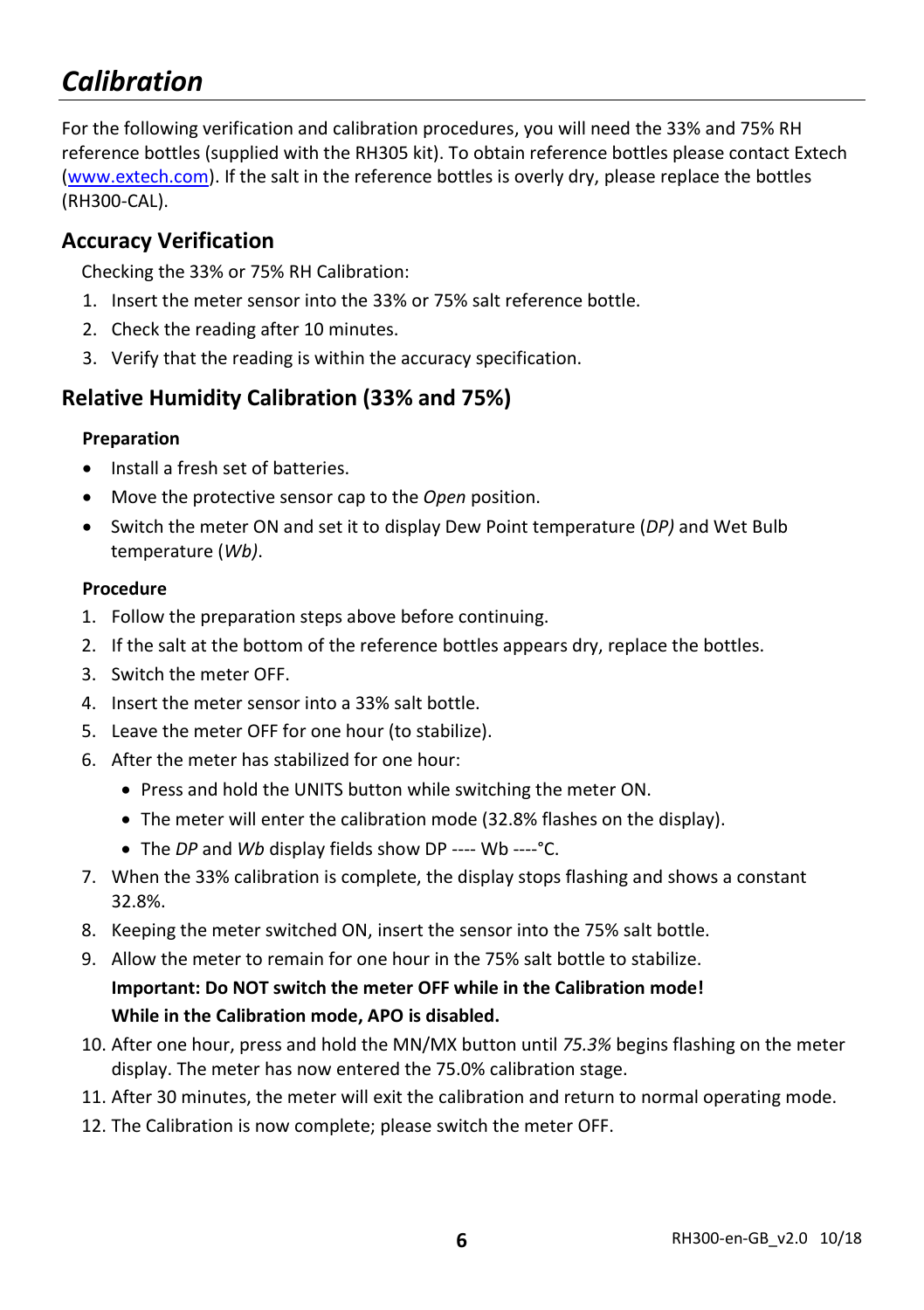### *Maintenance*

#### **Cleaning and storage**

- 1. Clean the meter housing with the sensor cap closed, using a lightly damp cloth and mild detergent when necessary. Do not use solvents or abrasives.
- 2. Store the meter -- with the protective cap closed -- in an area with moderate temperature and humidity (refer to the operating/storage conditions specifications).

#### **Battery Replacement**

When the batteries need replacing, the  $\Box$  symbol will appear on the LCD. Replace the two (2) 1.5 'AAA' batteries in the rear battery compartment, observing correct polarity.



Never dispose of used batteries or rechargeable batteries in household waste. As consumers, users are legally required to take used batteries to appropriate collection sites, the retail store where the batteries were purchased, or wherever batteries are sold.

**Disposal:** Do not dispose of this instrument in household waste. The user is obligated to take end-of-life devices to a designated collection point for the disposal of electrical and electronic equipment.

#### **Other Battery Safety Reminders**

- Never dispose of batteries in a fire. Batteries may explode or leak.
- Never mix battery types. Always install new batteries of the same type.

### *Error Message Displays*

- 1. **ER1**: Relative Humidity measurement failure. Have the meter repaired or replaced.
- 2. **ER2**: Internal temperature circuit failure. Have the meter repaired or replaced.
- 3. **ER3**: Reference resistance failure. Have the meter repaired or replaced.
- 4. **ER4**: Internal temperature sensor measurement is out of range. Always measure within the published specified range.
- 5. **ER5**: External temperature sensor measurement is out of range. Always measure within the specified range of the optional TP890 external temperature sensor.